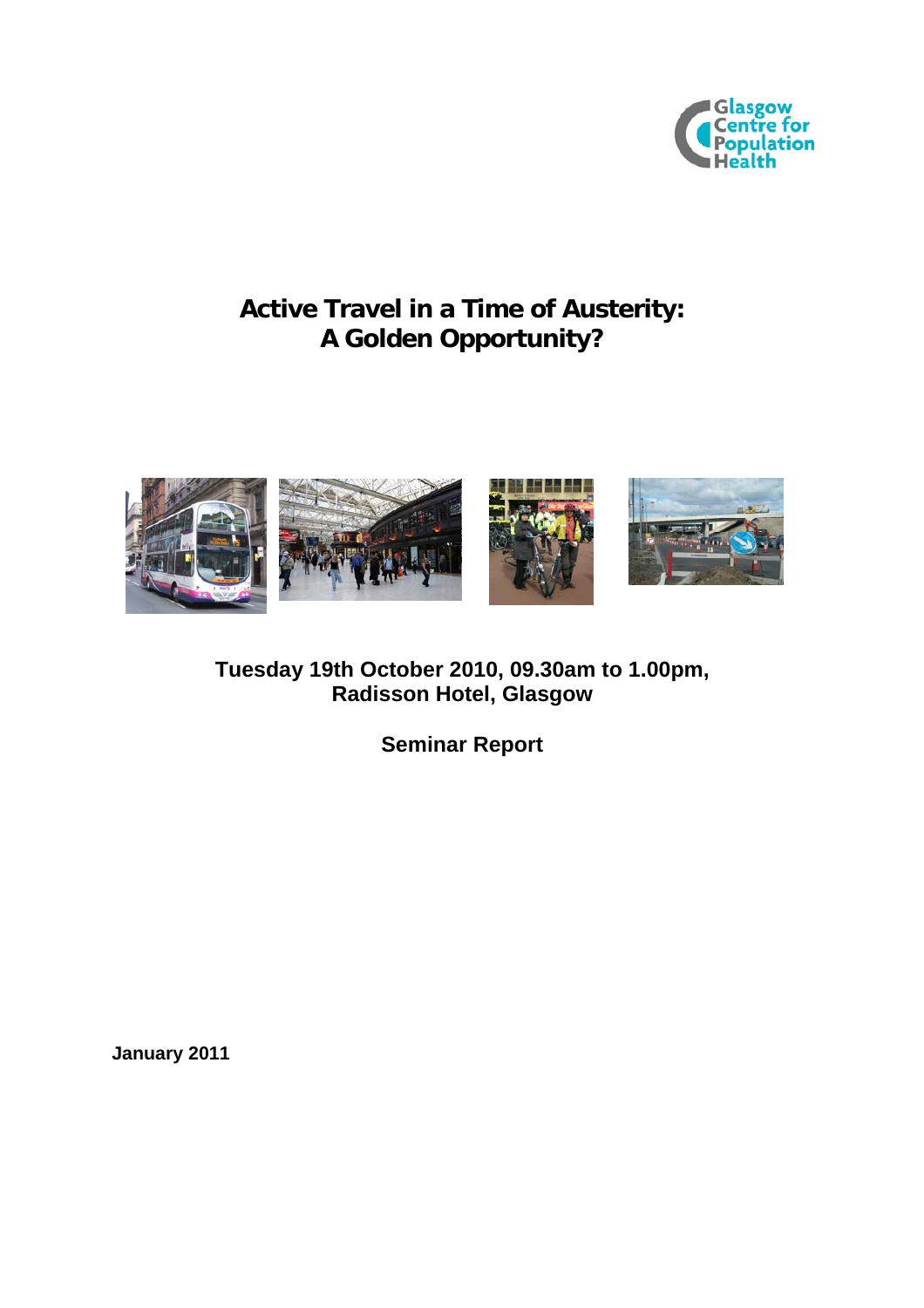## **Contents**

|                                                  | Page |
|--------------------------------------------------|------|
| <b>Acknowledgements</b>                          | 3    |
| <b>Introduction</b>                              | 4    |
| <b>Research Seminar</b>                          | 4    |
| <b>Pre Event Survey</b>                          | 5    |
| <b>Group Discussions and Panel Debate</b>        | 6    |
| <b>Leadership and Political Support</b><br>a)    | 7    |
| b)<br>Policy and Strategy                        | 8    |
| <b>Planning and Infrastructure</b><br>C)         | 9    |
| <b>Culture and Promotion</b><br>$\boldsymbol{d}$ | 10   |
| e)<br><b>Safety and Equity</b>                   | 11   |
| <b>Economic Climate</b><br>f)                    | 11   |
| <b>Post Event Survey</b>                         | 12   |
| <b>Conclusions and Next Steps</b>                | 15   |
| <b>Appendix 1: Programme</b>                     | 16   |
| <b>Appendix 2: Delegate List</b>                 | 17   |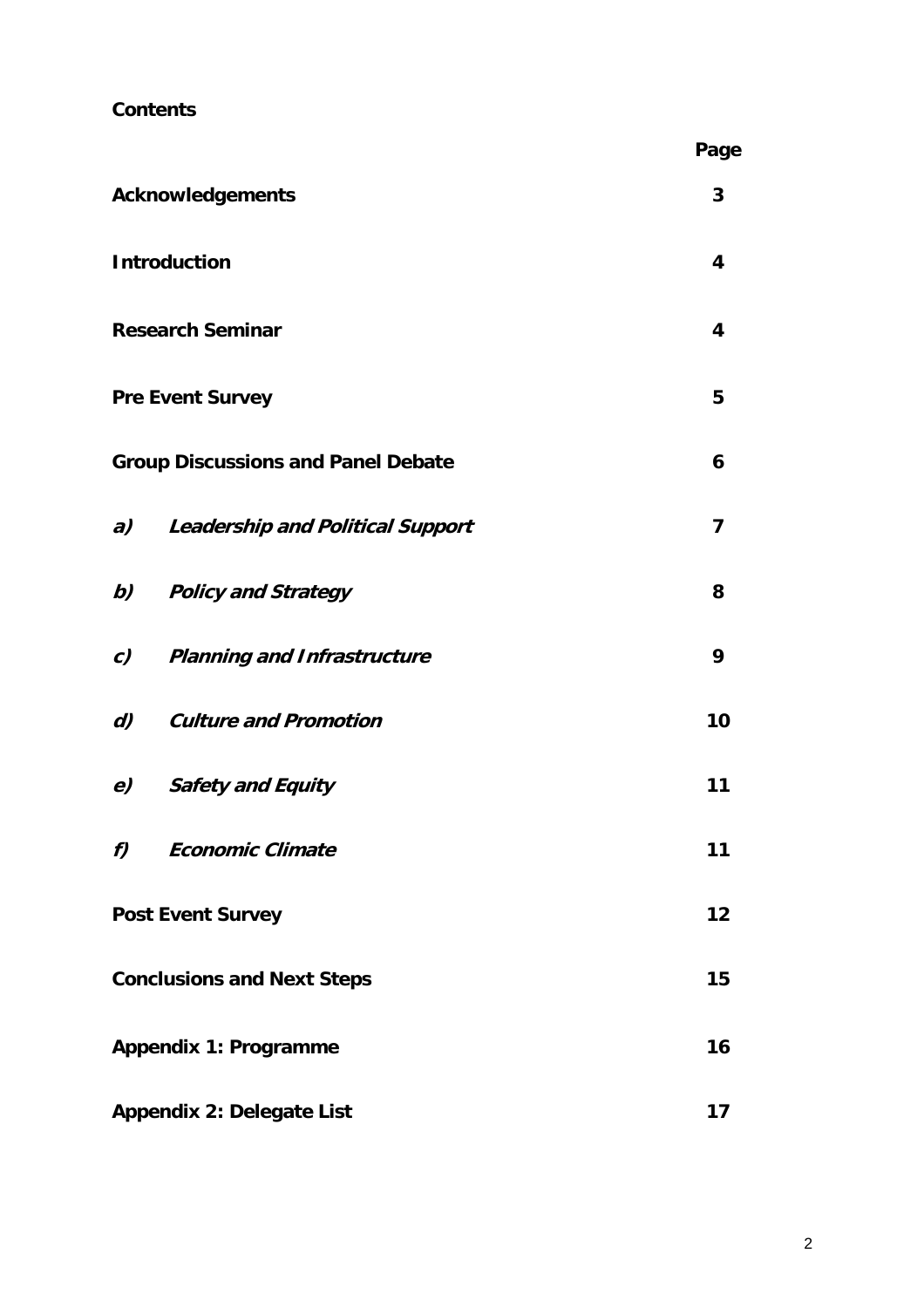### **Acknowledgements**

Many thanks to all attendees at the seminar who gave generously of their time and energy and provided constructive comments and suggestions as to how active, sustainable travel could become more of a reality in Scotland.

A big thank you also to:

- GCPH staff who organised and managed the event Fiona McKie, Morag Jardine and Ricky Fleming
- The transport and health advisory group for their help in planning, publicising and delivering the event
- All of the facilitators who coordinated discussions at each table and provided clear notes of points raised
- The external speakers and panel members: Jonathan Findlay, David Ogilvie, Jolin Warren and Patrick Harvey
- Carol Tannahill who introduced the morning and summed up at the end
- Andrew Lyon who chaired the session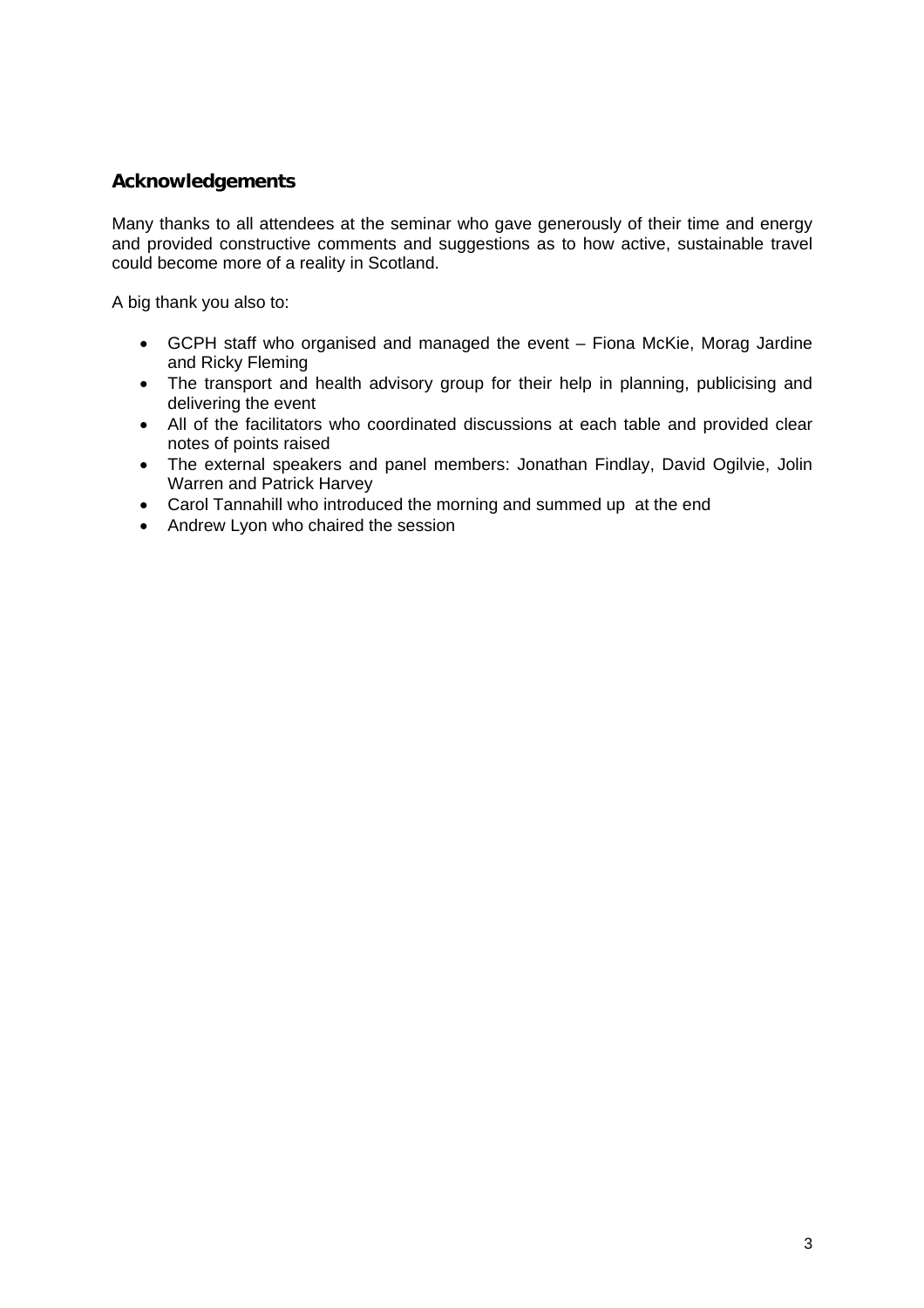## **Introduction**

Improving physical activity and developing sustainable transport are high on political and public health agendas. Over the past two years, Glasgow Centre for Population Health (GCPH) has been conducting a programme of research, data analysis and policy review to inform strategy, policy and practice in this area.

This work programme has been facilitated and funded by GCPH with additional sponsorship from the Scottish Government, Strathclyde Partnership for Transport (SPT) and NHS Greater Glasgow and Clyde (NHSGGC). It has been supported by a multi-agency advisory group comprising: Transport Scotland; NHS Health Scotland; NHSGGC; local authorities from the Glasgow and Clyde Valley region; SPT; Glasgow and the Clyde Valley Strategic Development Planning Authority; and the MRC Epidemiology Unit Cambridge.

### **Research Seminar**

On the morning of Tuesday 18<sup>th</sup> October 2010, a research seminar was held to present and discuss research findings in relation to travel and transport and to think about opportunities for active travel within the current economic climate. The seminar programme can be found in Appendix 1. The seminar took place in Glasgow's Radisson Hotel and was attended by over 100 delegates from a range of backgrounds. All delegates were invited to participate in a short pre and post-event online survey to garner opinion before and provide feedback after the seminar.

Andrew Lyon from the International Futures Forum chaired proceedings and led the discussion session with the help of a number of facilitators. Carol Tannahill, GCPH Director, introduced the morning. Councillor Jonathan Findlay, Chair of Strathclyde Partnership for Transport (SPT), provided an opening address, outlining SPT's vision for active travel. A podcast of Councillor Findlay's address can be listened to on the GCPH website.

Presentations then followed from:

- David Ogilvie from the Medical Research Council Epidemiology Unit and Centre for Diet and Activity Research (CEDAR), Cambridge presenting recent research findings and the growing evidence base regarding active travel and public health
- Fiona Crawford and Bruce Whyte from GCPH presenting their findings from data analyses and policy review
- Jolin Warren from Transform Scotland presenting research by Transform Scotland regarding successful approaches in increasing active travel in other European cities.

Copies of David Ogilvie's presentation can be obtained on request from Rebecca Lenagh-Snow in GCPH [\(rebecca.lenagh-snow@drs.glasgow.gov.uk](mailto:rebecca.lenagh-snow@drs.glasgow.gov.uk)); the other two presentations can be downloaded from the GCPH website.

The presentations were followed by delegate group discussions with each group presenting key questions to a panel comprising Patrick Harvey (MSP), Jonathan Findlay, David Ogilvie, Jolin Warren, and Fiona Crawford. Carol Tannahill summed up key points from the seminar and her reflections regarding key messages that had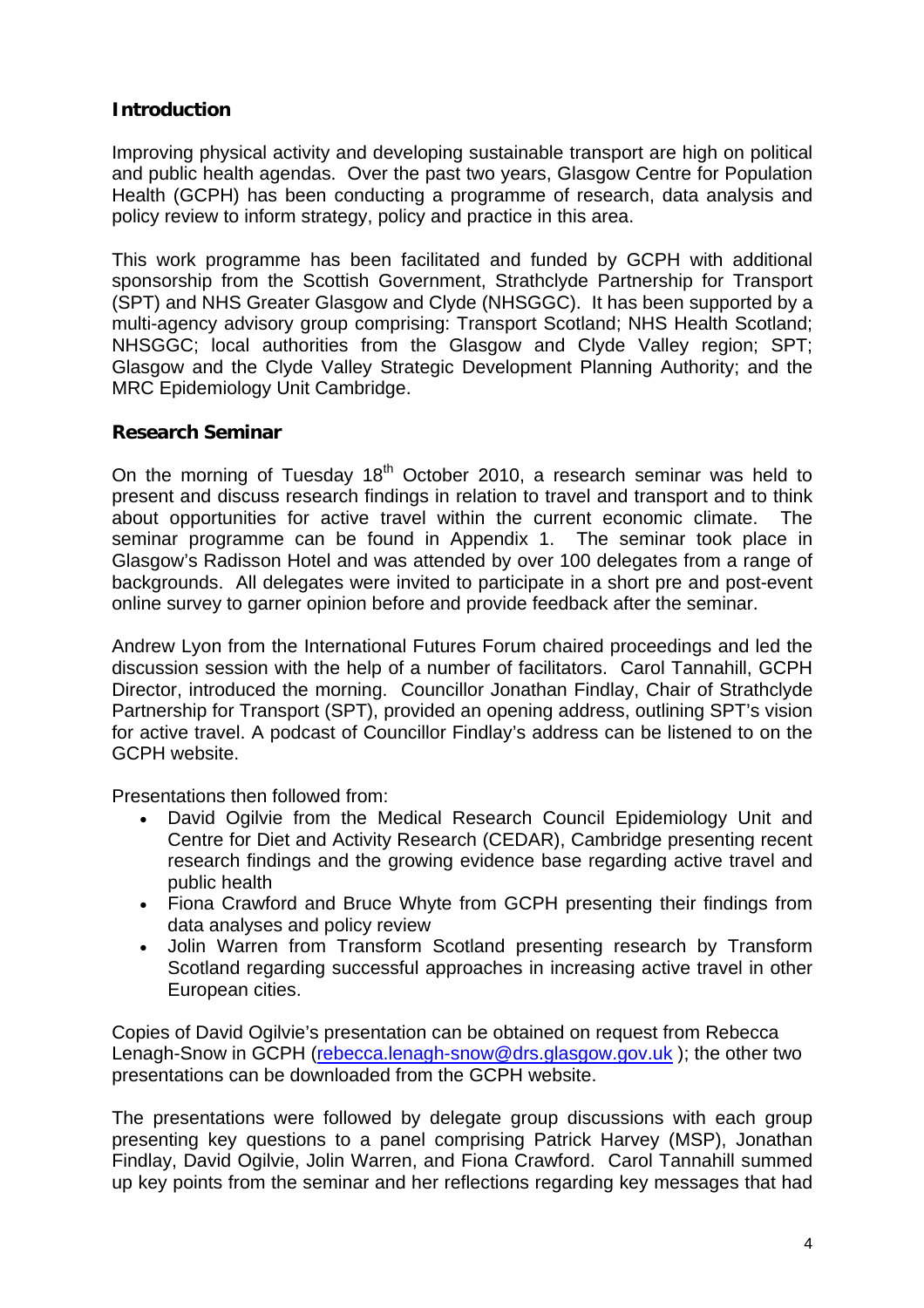emerged. A podcast of Carol's concluding remarks can be listened to on the GCPH website. Facilitators took notes in order to provide discussion feedback for this seminar report and following the event, a post-event questionnaire was circulated to delegates.

## **Pre Event Survey**

67 people responded to the pre-seminar online questionnaire.

In Question 1, respondents were asked whether they considered that the current economic climate was a good time to promote the use of public transport, walking and cycling. Almost 90% of respondents agreed or strongly agreed with this statement.

Question 2, asked respondents to rate the importance of a number of travel and transport priorities. As the graph below shows, improving the infrastructure for walking and cycling and promotion of walking and cycling was regarded as most important. Integrating public transport modes, reducing carbon use in travel, improving safety for road users and pedestrians and reducing air pollution were also perceived as important. Improving road connectivity was felt to be least important.



### **Proportion of respondents rating selected travel and transport priorities as quite/very important**

Question 3 asked respondents to indicate the extent to which they thought a number of strategic approaches/initiatives represented value for money.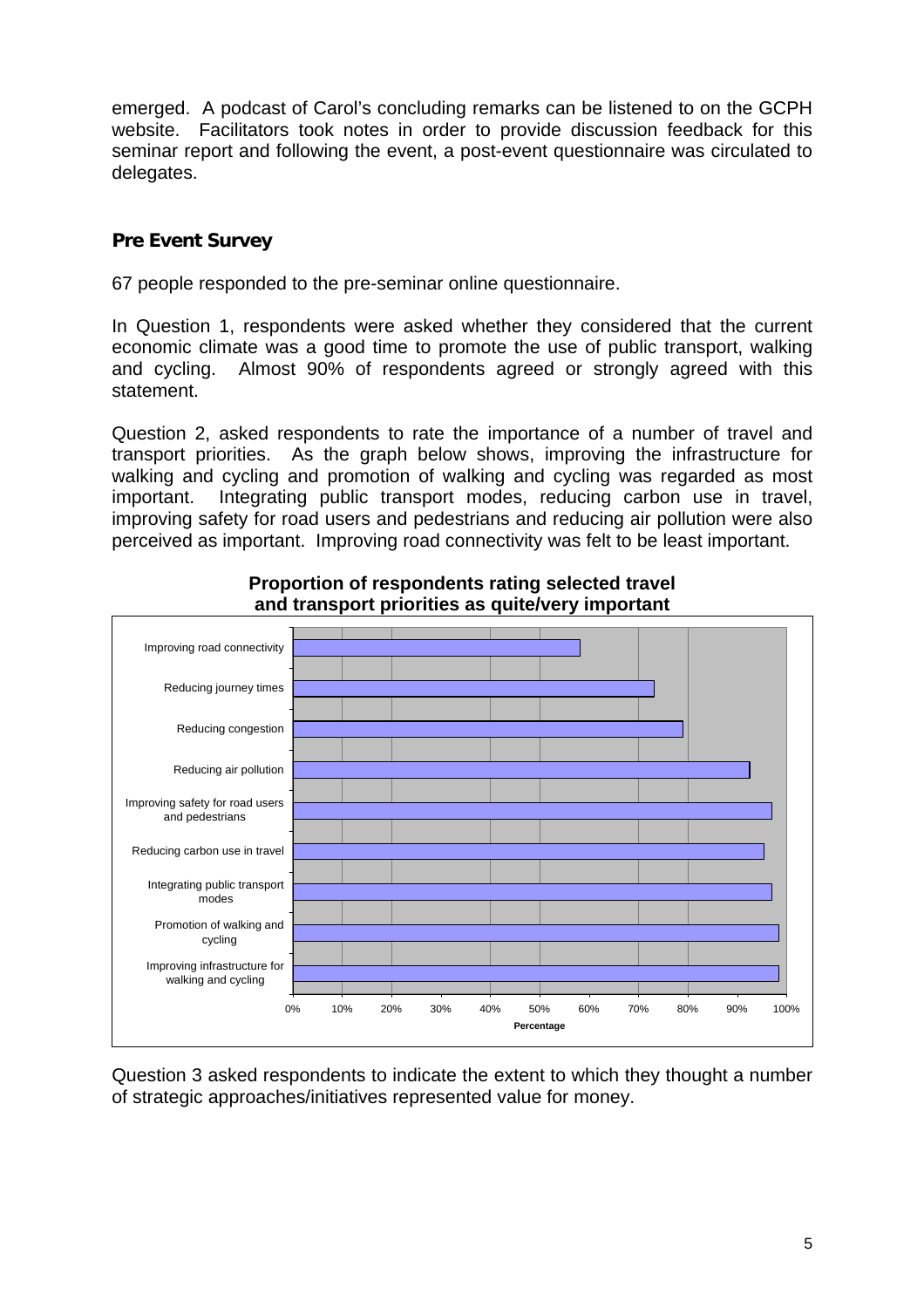

#### **Perceived value for money of selected approaches/initiatives**

As the graph above shows, in terms of perceived value for money, there was strong support for investment in public transport, walking and cycling infrastructure, as well as approaches to promote fewer journeys. Investment in road travel was the least favoured option.

Comments regarding other areas that were perceived as good value for money included: investment in transport hubs/interchanges and their promotion and investment in encouraging short to medium walking journeys; safer storage of bicycles; promotion schemes for schools and businesses; extending subway opening hours; more joined up services and information; walking schemes and other introductory schemes; river transport.

## **Group Discussions and Panel Debate**

During round table discussions facilitators at each table posed the following questions as starting points for debate.

- Where do we stand now on active travel, what are current concerns, what is missing, what is good?
- What does the ideal system look like, where are we trying to reach?
- What actions might help the city move in that direction?
- Where are the signs of good practice here (and elsewhere) now?

Discussion and debate that ensued in response to these questions generated many comments identifying active travel issues and constructive suggestions for action. These comments and suggestions for action are outlined on the following pages of this report, organised under six broad themes.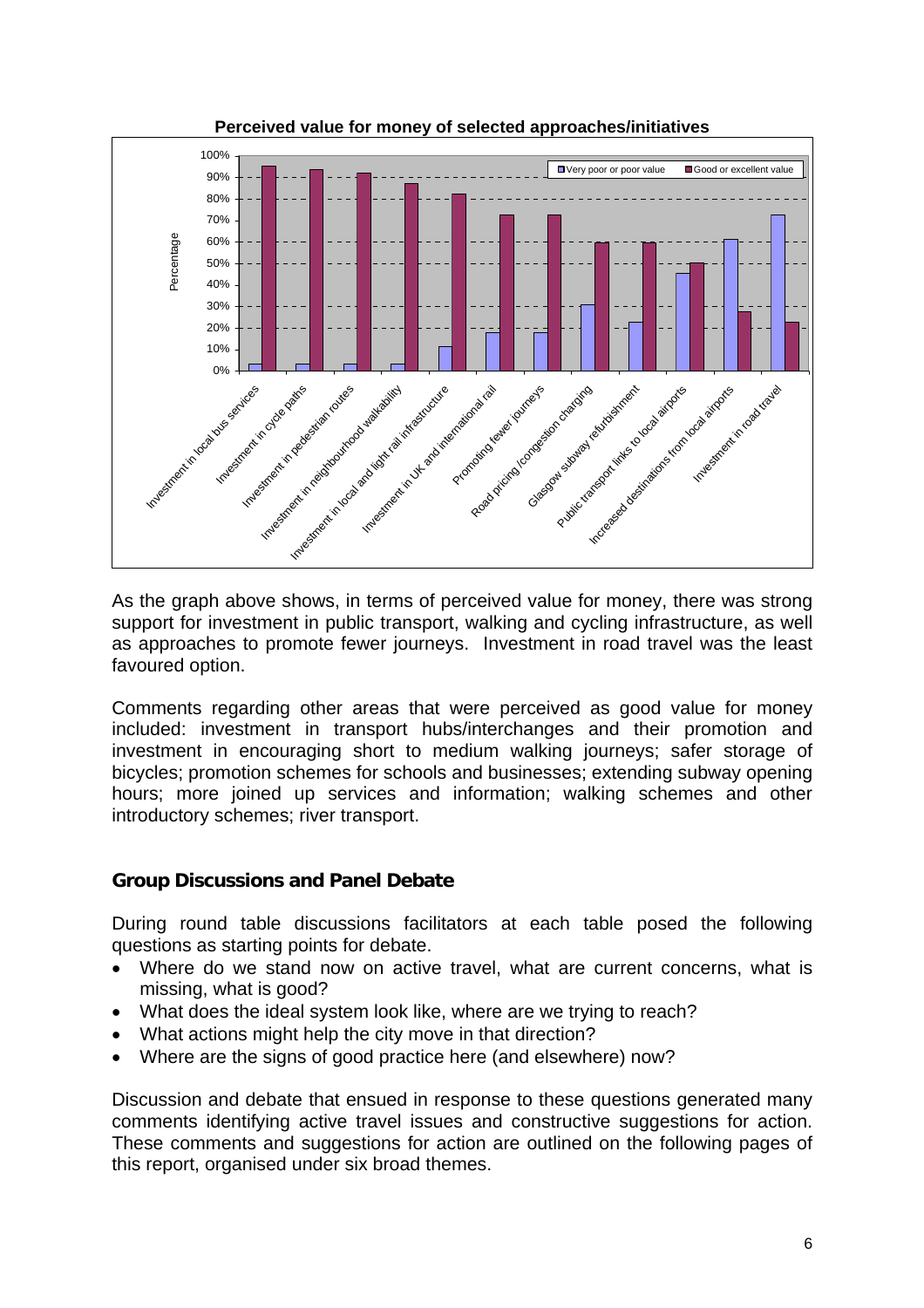## **a) Leadership and Political Support**

There was a consensus that clearer, stronger leadership and political support was necessary to stimulate change and nurture good practice on the ground and a feeling that this was currently lacking. However, some delegates questioned how directive politicians/leaders should be on this issue; others queried the role of Transport Scotland in taking forward the active travel agenda and what potential there was for action at community level. The importance of more effective evaluation and reporting of small-scale local interventions to share good practice were raised.

#### **Comments and suggestions included:**

| There are examples of<br>in London<br>leadership<br>with congestion charges<br>but it needs leadership<br>and 'Boris' bikes' which<br>have made a discernable<br>difference                                                                                                                                | There is a potential time<br>when change can happen | There is a lack of vision<br>leadership is the fundamental<br>cross cutting issue                                                                                                                                                                                                                                                                                                                                                  |
|------------------------------------------------------------------------------------------------------------------------------------------------------------------------------------------------------------------------------------------------------------------------------------------------------------|-----------------------------------------------------|------------------------------------------------------------------------------------------------------------------------------------------------------------------------------------------------------------------------------------------------------------------------------------------------------------------------------------------------------------------------------------------------------------------------------------|
| We need to make sure that<br>agencies 'keep at it' - active<br>travel requires long term<br>investment and support                                                                                                                                                                                         | leadership needs to be mainstreamed                 | Key people in the community like school janitors can have<br>a very pivotal effect in encouraging active travel but if their<br>role changes this can make initiatives vulnerable, so                                                                                                                                                                                                                                              |
| There is a lot of good practice in Dundee<br>Active Travel that: a) does not get evaluated<br>properly and fed into policy and b) we did<br>not hear about today - a missed opportunity<br>We need creative thinking, like one day a<br>week no traffic in city centre (happens in<br>some European cities |                                                     | Strong leadership is present in Scotland<br>but it isn't enough as policy and strategy is<br>not being implemented.<br>While some<br>projects are underway there isn't a<br>paradigm shift and the current appraisal<br>system for assessing major projects<br>doesn't account for health or carbon<br>impacts. Even economic arguments don't<br>stack up for several major trunk road<br>projects, but there is a strong lobby to |
| Important to have political support<br>there is a need for political champion                                                                                                                                                                                                                              |                                                     | ensure they are taken forward                                                                                                                                                                                                                                                                                                                                                                                                      |
| We should focus on individual<br>experience as examples to others                                                                                                                                                                                                                                          |                                                     | We need to develop a Centre (or City) of<br>Excellence, with an integrated public transport<br>and cycling network, like the "Boris" bikes in<br>London - also being implemented in Cardiff and                                                                                                                                                                                                                                    |
| Malamo and Copenhagen were mentioned as<br>examples of ideal vision. To achieve this a<br>multi-level solution is required to implement<br>a paradigm shift                                                                                                                                                | this                                                | piloted in Dumfries - and we need to market it<br>widely - perhaps Glasgow is an ideal place to do                                                                                                                                                                                                                                                                                                                                 |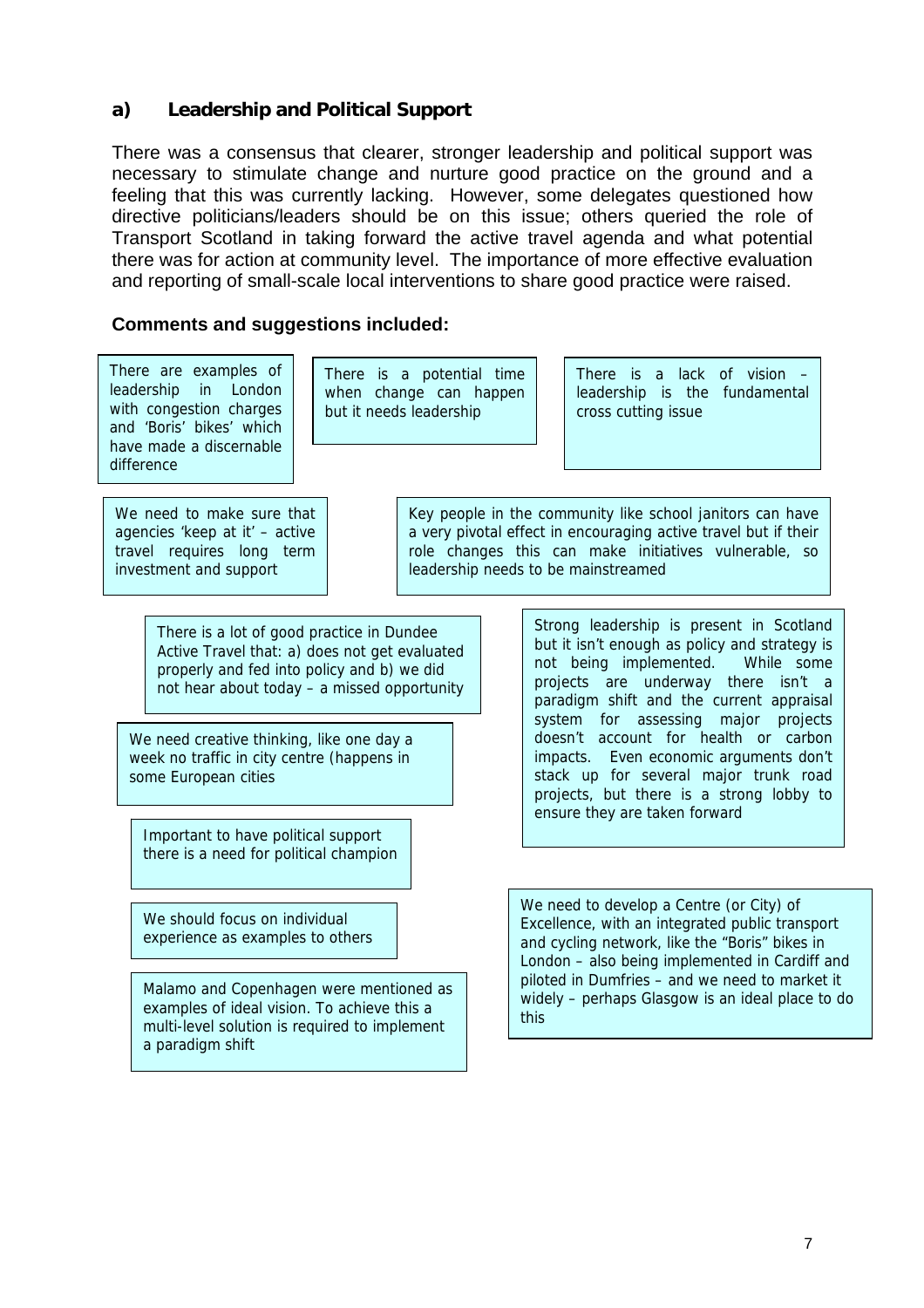## **b) Policy and Strategy**

More effective translation of policy and strategy into action was identified as crucial. Delegates questioned whether there could be a commitment from all local authorities to include indicators for active travel in their Single Outcome Agreements. There was discussion regarding the balance of incentives/disincentives that should be used to encourage modal shift and the potential role of re-regulation. It was noted that in the presentation from Jolin Warren of Transform Scotland, the cities which had been most successful in improving active travel had all featured some level of restriction or charges associated with car use.

#### **Comments and suggestions included:**



children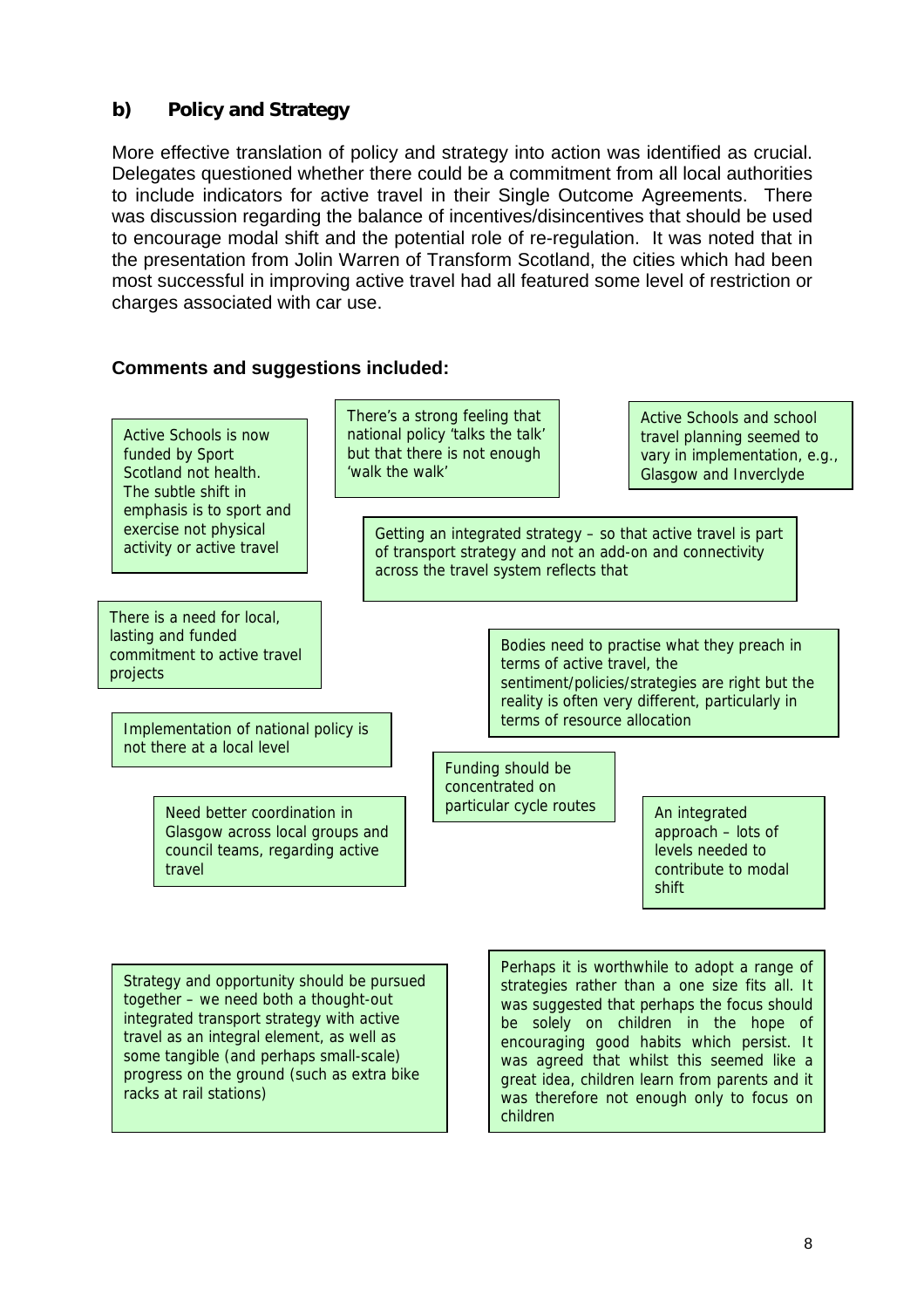## **c) Planning and Infrastructure**

There were differing views regarding the adequacy of infrastructure for active travel; some delegates felt that the emphasis should be on awareness-raising and behavioural change as they felt that the infrastructure was there but people weren't aware of it or using it. Others considered that the infrastructure was patchy at best and an integrated network supporting active travel was needed.

#### **Comments and suggestions included**:

Active travel and decent public transport both require better infrastructure and better thinking about connectivity. For example, several West of Scotland rail stations have little to no provision for cyclists (but lots of car parking spaces) and most offices have little in the way of cycle storage or shower facilities. This supports a perception that commitment to active travel is not currently sufficient. The public sector could at least look to lead the way in these latter respects

Small scale projects are often more<br>
Small scale projects are often more<br>
Small scale projects are often more<br>
Skey opportunity effective than large shiny new, photo opportunity friendly ones

The planning system needs a greater focus on active travel. Purely economic considerations can often favour increased car usage (e.g. with shopping centres)

All new housing, retail and office developments should favour active travel. If such considerations are built in from the start then it is a lot easier to continue with them than to retro-fit development

> Cycle routes should be 'joined up'

Restricting car usage, perhaps even banning it on certain days

How could we create no parking/stopping zones around schools to discourage parents driving their children?

Engaging with planners especially road engineers - designing streets may be a

Active travel in the planning process seems to be based on retrofit

> Major developments such as hospitals need to place active travel at the core of their travel plans decisions. The Southern General Hospital does nothing to foster active travel

> > There should be more shared surfaces – importance of using 'Designing for Streets Guidance

SPT needs to put money into developing soft skills like advocating for active travel, rather than continuing to develop infrastructure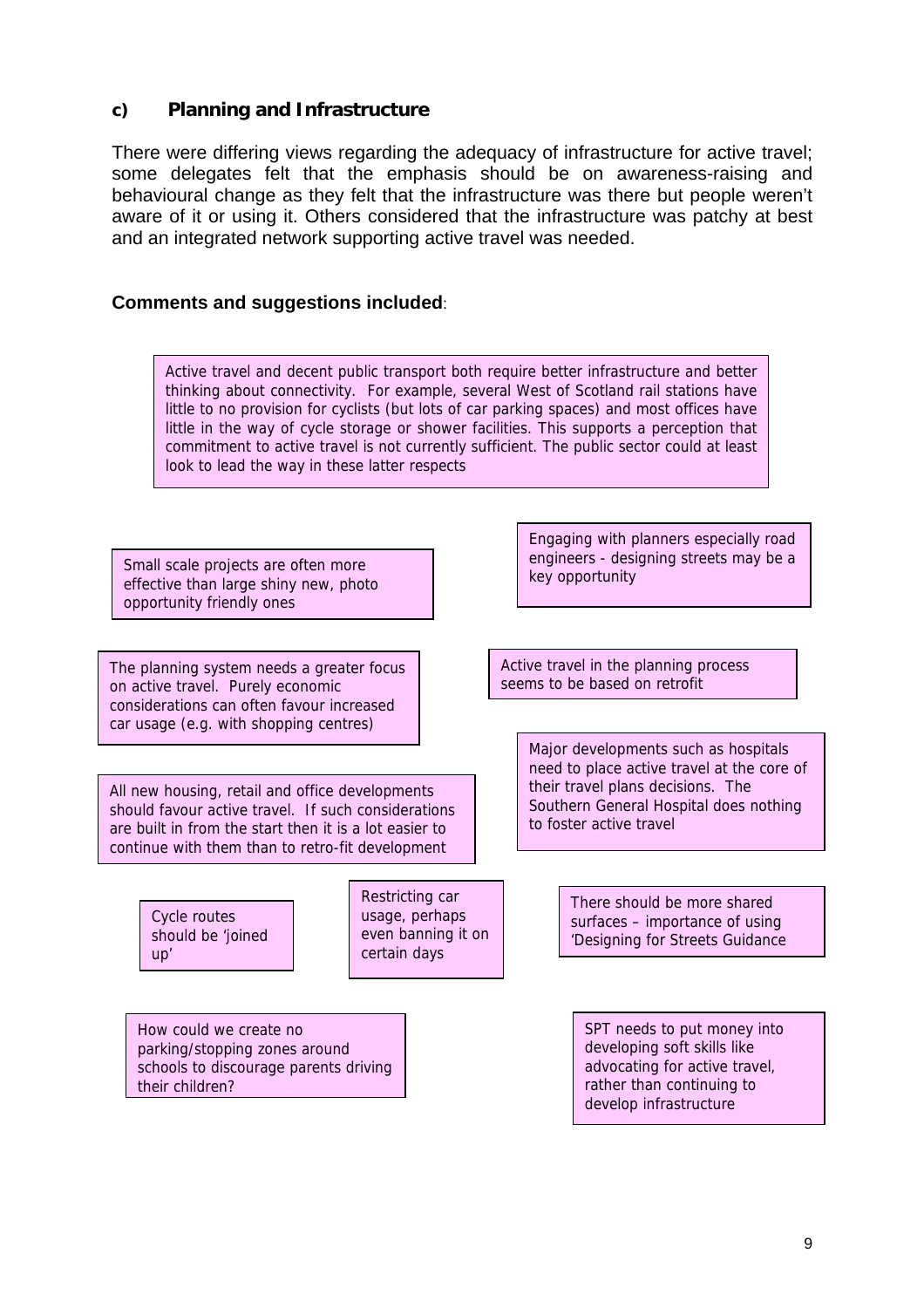## **d) Culture and Promotion**

Many delegates felt that prevailing Scottish cultural norms militated against active travel but that there was scope for better, more creative, targeted promotion to help change attitudes and behaviour. Social marketing campaigns for active travel were seen by some delegates as an important component of such an approach. An analogy was drawn with the marketing pressures for consumption of unhealthy food choices rather than fruit and vegetables. However, a broader question was posed by one delegate as to how we could tackle the larger cultural issues which dominate  $21<sup>st</sup>$  Century culture in order to move towards a simpler, less harmful life both for individuals and the planet.

#### **Comments and suggestions included:**

Who are active travel messages are aimed at? Is it everyone or are we trying to target specific groups? People who exercise regularly without adopting active travel methods might not feel the need for any additional health benefits associated with active travel. Using the environment as a reason for promoting active transport only works if individuals care about the environment

Other cities in the EU, with similar climate and social mixes have managed to shift towards active travel, though this can take time and needs to be maintained in the face of initial resistance. It is important that cycling is not seen as the preserve of the Scandinavian middle classes, but is for everyone

Offering 'cycle mile' points to entitled to be have too) offering to change – can we do that<br>
Staff and combating to some Staff and combating to some Staff and combating to some Staff and combating to so staff and combating to some extent the overwhelming investment of resources in car usage

Edinburgh has passed the 'tipping point' regarding cycling, but this has not happened in Glasgow where it is still seen as unusual

There should be more promotion of walking. The infrastructure is already there

The consumer side of it – making it 'sexy  $\begin{vmatrix} a & b \\ c & d \end{vmatrix}$ 

Make teaching cycling in schools mandatory as adults who've never cycled don't tend to take it up

Active travel might be given a more prominent role in the Healthy Working Lives award scheme

What about barriers to active transport reported by women or parents with young children

Need to focus on car drivers and attitude and behavioural change – can we do that

There is a lost culture of cycling, parents need to become involved with their children

Appropriate use of the car – this should be discussed as many car journeys are inappropriate where there are a number of alternatives

Greater encouragement needs to be given to children to cycle to school. Correspondingly, parents should be persuaded not to use cars for the school run

Is there a role for celebrity endorsement like Jamie Oliver re food in schools etc or even role models in everyday contexts?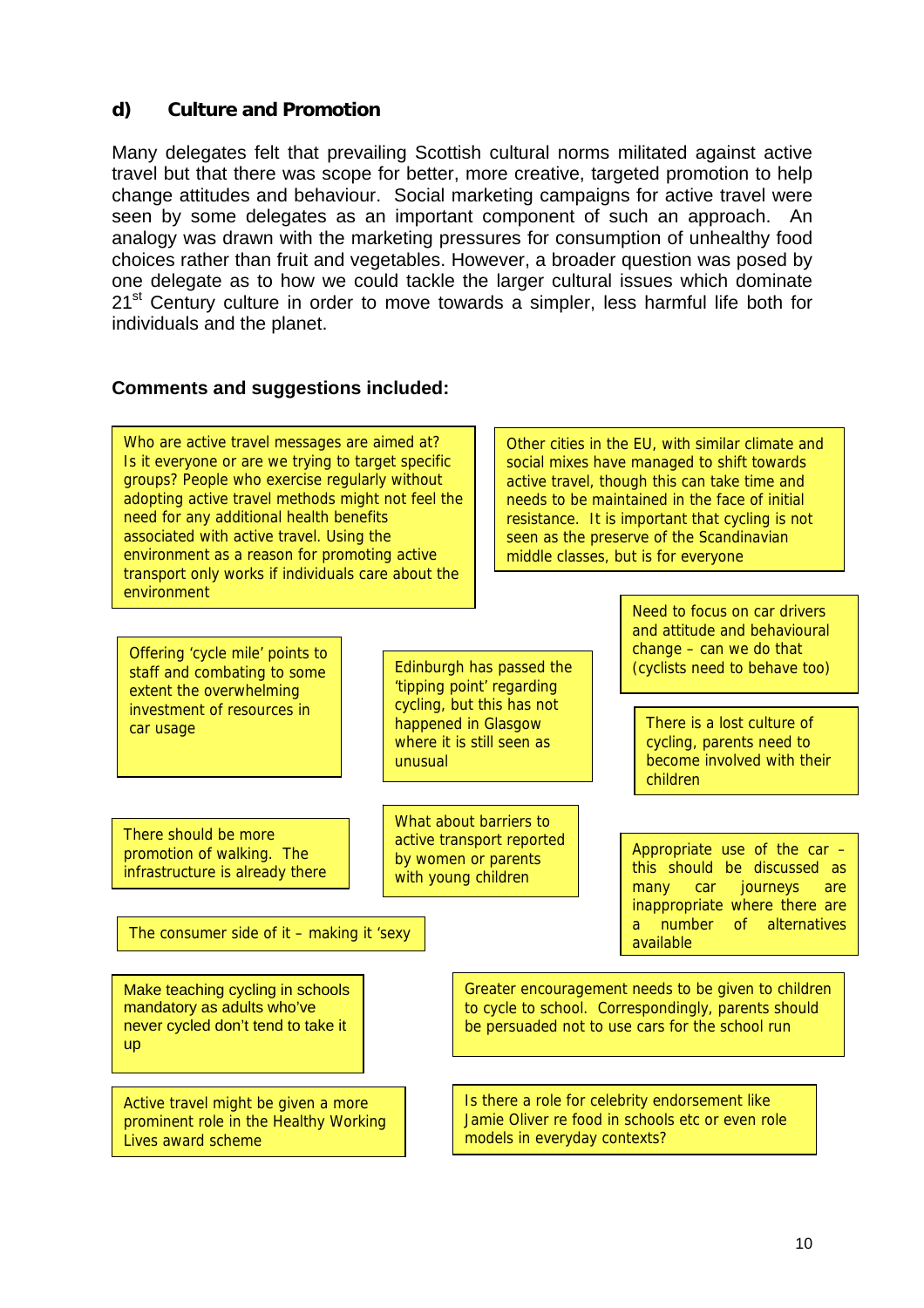## **e) Safety and Equity**

A number of issues were discussed in relation to safety and equity including the needs of different population groups such as those who can't drive and the elderly. One delegate wondered whether the promotion of active travel might widen inequalities as it would be the well informed who would take up the messages. Further questions included how active travel could be promoted in more deprived areas where there are increased accidents, less commuting due to lower employment rates, and issues of security and territorialism etc.

#### **Comments and suggestions included:**

can work better to tackle health inequalities than other approaches (such as information and awareness campaigns). It is important that such lessons are used for active travel, perhaps by banning cars in city centres on certain days

park there, as there are too many Some people do travel actively but messages don't reach everyone, especially those who

What are people's rights? These should be Evidence shows that legislation/regulation  $\parallel$  rights to mobility, rather than the right to the

> Initiatives to promote active travel can have unintended consequences, for example, pedestrianisation of Milngavie town centre has meant that people using disabled buggies are no longer able to

experience various inequalities Things like litter, graffiti and fear of crime can prevent cycling and walking. The car is security and independence for many people.

## **f) Economic Climate**

Opportunities and threats were identified by delegates regarding the potential impact of the economic climate on active travel. One view was that the current economic situation might lead people to question the costs of car usage and even challenge their own perspective on what constitutes progress leading to more sustainable travel behaviour such as car-sharing on cost grounds and even a wider population shift to active travel, if supported by effective health promotion campaigns. Potential threats identified included the impact of the imminent withdrawal of central funding for local/voluntary groups who promote and support active travel.

#### **Comments and suggestions included**:

In the current 'doing more with less' public spending agenda active travel has a higher benefit/cost ratio

Austerity is a time of golden opportunity because it allows time for reflection, developing ideas, identifying good practice and determining best ways of implementation

At a time of funding restriction how can awareness and choices available to the public be improved?

> In Glasgow, will the policy to close schools (and presumably therefore increase distances to schools) and cut buses have an impact on active travel? Is this an opportunity as well as a threat?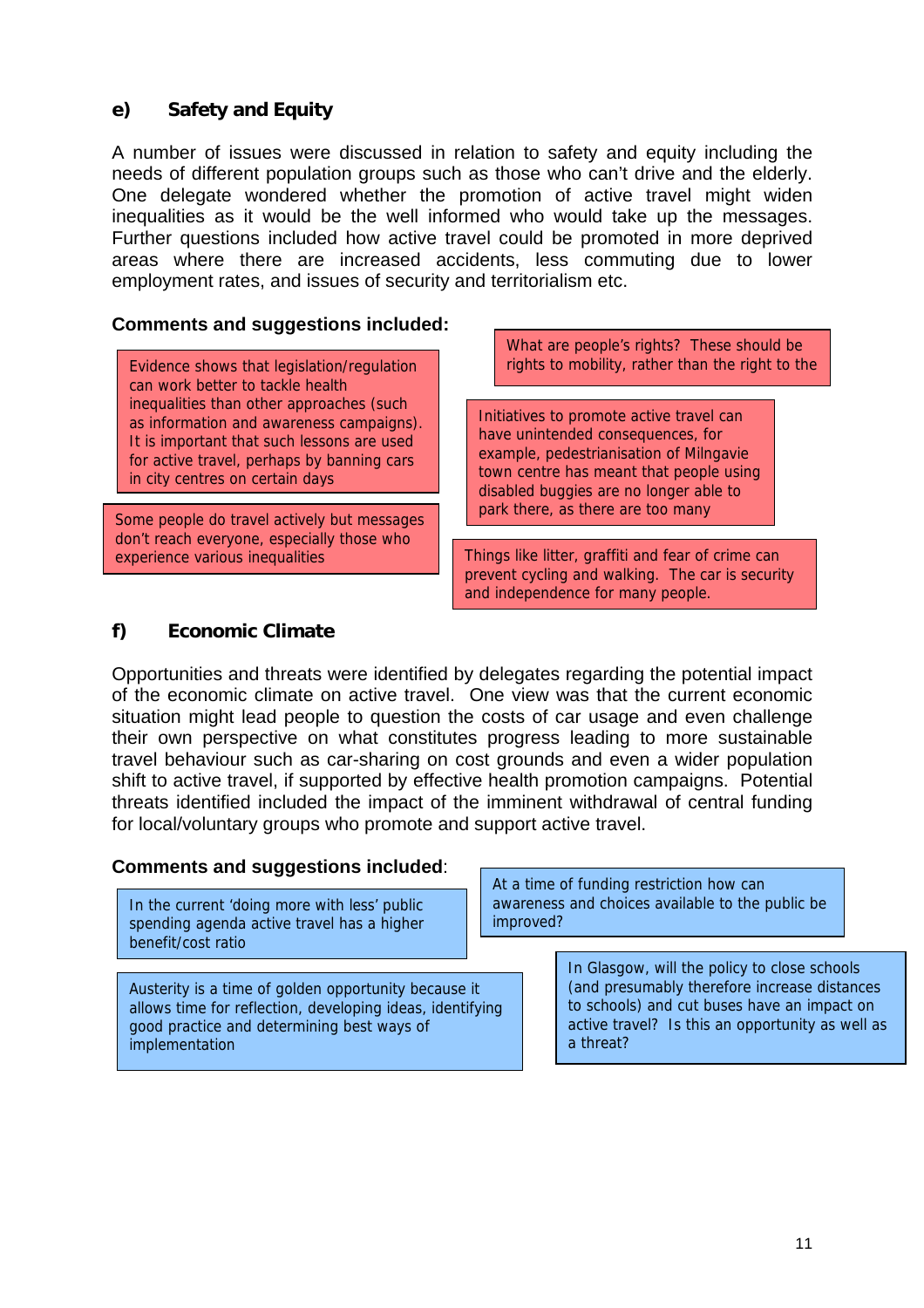## **Post Event Survey**

Following the seminar, a second, short online survey was sent to all participants to seek feedback regarding the event. Participants were asked to comment on the organisation and delivery of the event; aspects of presentations that they found particularly helpful; usefulness or relevance of the group discussions and 'question time' plenary session. Respondents were also asked to indicate how they might use any of the material presented and/or discussed to influence policy and practice; what they thought was needed to realise the potential of active, sustainable travel in policy or practical terms and what role they considered GCPH might be able to play in realising this potential.

Overall feedback on organisation, venue and structure of the event was very positive. Eighty eight percent of respondents considered that the structure and content of the morning was good and the venue suited all respondents.



Please comment on the organisation and delivery of the event.

## *Feedback on Presentations*

The majority of respondents rated the presentations very highly. They welcomed the presentation of active travel data, research and policy analysis within a local, national and international context. They also welcomed the recognition of the importance of multi-agency approaches to encouraging uptake of active travel and the opportunities created by bringing together planners, academics and politicians:

*"Useful to get detailed stats and up to date information on the state of active travel in Scotland today."*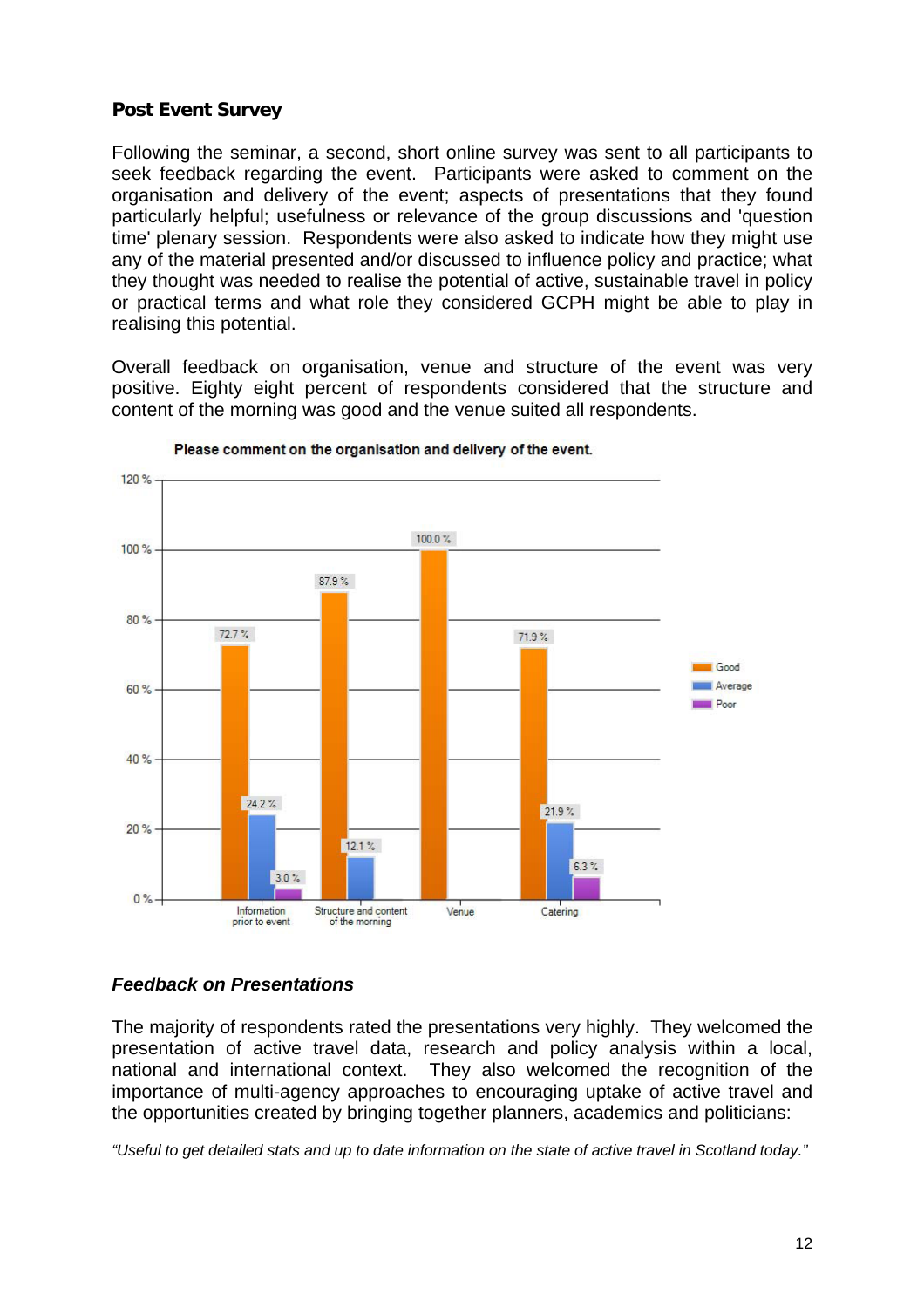*"Excellent range of speakers covering various aspects of active travel. This helped to reinforce that sustainable travel is a complex and multifaceted topic, relevant to professionals from a myriad of specialist areas."* 

*"Useful presentations on how to get policy makers to promote active travel effectively."*

A few respondents commented that despite useful information and a strong case for active travel, little progress appeared to have been made. A small minority of respondents felt that presentations were too academic and told respondents what they already knew without offering practical examples or findings on what actually works/can work for the future:

*"To be honest - I came away with very little. I found the content too academic focused, relaying what we all already know without offering practical examples or findings on what actually works/can work for the future."* 

#### *Usefulness and Relevance of Group Discussions*

The majority of respondents found the group discussion session both useful and relevant:

*"The mix of people and professions at my table lead to a very enlightening discussion, it was interesting to hear the views of others and how they approach active travel issues."* 

*"Group discussions on policies/legislation, car free zones etc. helped me understand what is happening in other authorities."* 

However, some respondents considered that there could have been more of a focus on practical steps to achieve change and greater account taken of the economic climate:

*"Group discussions are always useful to allow delegates to put their views forward and to make an active contribution to the event. However, felt that the discussion could have focussed more on how to take things forward."* 

*"Group discussions and questions were lively although there didn't seem to be a huge emphasis on the austerity angle. I think this will be a key factor in changing people's behaviour in the next few years."* 

#### *Translating Policy into Practice*

Respondents reported that they would share information and data from the event with colleagues and also use data within their own roles to make an evidenced case for the benefits of active travel in reducing environmental pollution and promoting good health. Encouragingly, this included use at policy level, locally and nationally with the intention of engaging local and national government.

*"We will use the information to try to engage local authority and Scottish government".* 

*"I would consider using the information as a way of showing active travel is positive in terms of reducing air pollution and noise and improving public health."* 

*"Stats to highlight that progress has not been made and policies need to change."*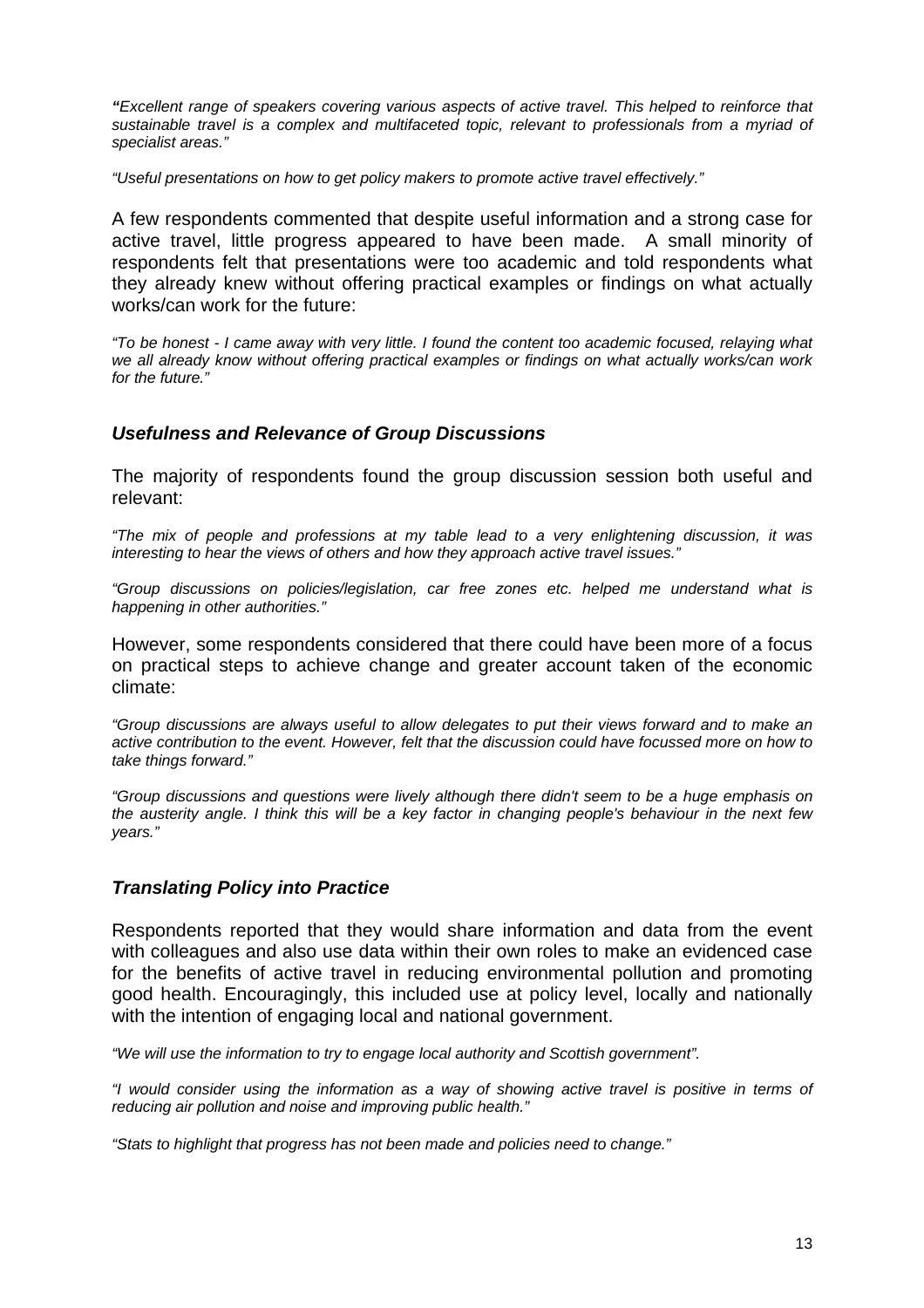#### *What is needed to realise the potential of active, sustainable travel in policy or practical terms?*

Many respondents expressed a desire for stronger, more visible leadership from policy makers and politicians, and made some specific practical suggestions.

*"In many ways the policies are there - what is needed is leadership and funding commitments particularly in the current climate. Our politicians need to be more courageous in putting words into practice - and we need to press them to do so - and give them the information to back that up as a sensible course of action."* 

*"Strong governmental leadership that allows an integrated approach across departments. From the presentations I saw, it would seem that strong leadership coupled with major changes in the infrastructure of towns and cities could, realistically, change the population mindset to ensure that more sustainable forms of transport become the norm. This may also require regulation of bus services which seemed to be a recurrent message during the seminar as a potential barrier to progress."* 

There was also a common view that active travel should be part of mainstream transport policy not just an 'add on' as it was currently perceived.

*"Safe, joined up cycling and walking routes are needed across the country."* 

*"Ensure that policy commitments are translated into local practice. As Fiona pointed out in her presentation - all too often it's 'business as usual'. Further cost benefit analysis research would also prove useful in the current climate."* 

#### *Active Travel and the Role of GCPH*

Eighty percent of respondents felt GCPH had a future role to play in influencing policy and practice of active travel. Respondents saw the future role of GCPH as taking a number of forms which included further research and data analysis, engagement with policy makers, facilitation of debate, discussion and new thinking. Examples of suggestions included:

*"Working with partners to develop: UK case studies and their effects; practical toolkit on how to retrofit improved infrastructure on existing towns and cities; easy to use (ratified) models that prove the economic benefits; more intelligent use of SOAs and better indicators that will show we are beating the (downward) trend."* 

*"Key advocacy role in promoting the benefits and also a key strength in developing further evidence of such benefits and in what works to promote active travel."* 

*"More research on the economic benefits of active travel investment to give this leverage."* 

*"To continue to make the case for active, sustainable travel in Glasgow, raising the issue with all who may be in a position to drive change."*

*"A policy critique of why active travel has so little traction in transport policy, and what would be the wider economic benefits of greater active travel."*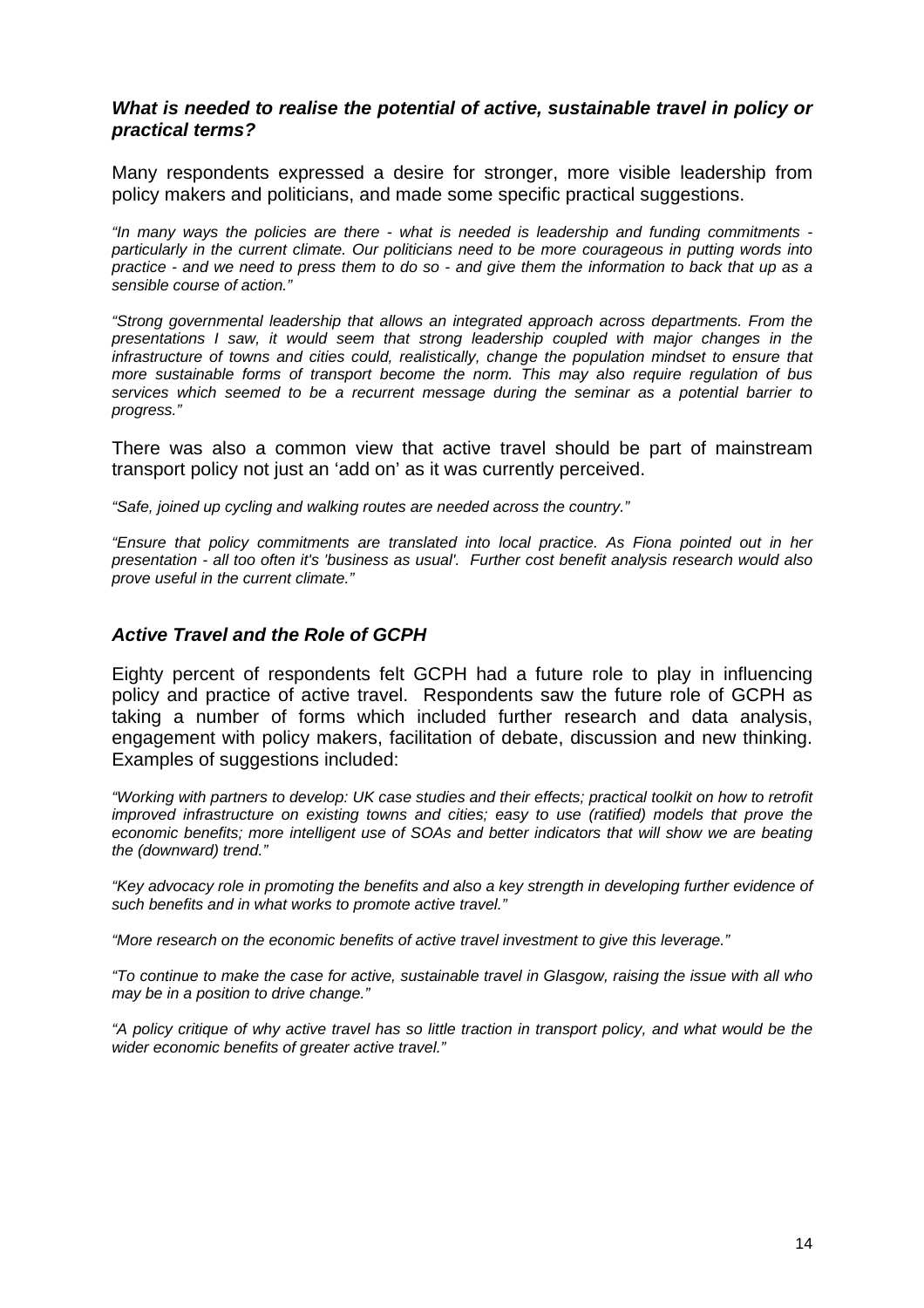### **Conclusions and next steps**

Feedback shows that the research seminar on the  $19<sup>th</sup>$  October provided attendees with concrete, relevant evidence, and ideas that they have indicated they will use to influence policy and practice in their spheres of work. Local and national politicians present at the event, articulated their support for a move towards greater prioritisation of active travel by decision-makers. GCPH plans to continue with its programme of research and data analysis on travel and transport. Future priorities have still to be finalised but may include: learning from what works elsewhere; costeffectiveness of active, sustainable travel interventions; local trends and patterns in travel and transport; and impacts of specific interventions such as urban traffic calming. Another seminar will be held during the autumn of 2011 to present and discuss further results and learning from this programme of work.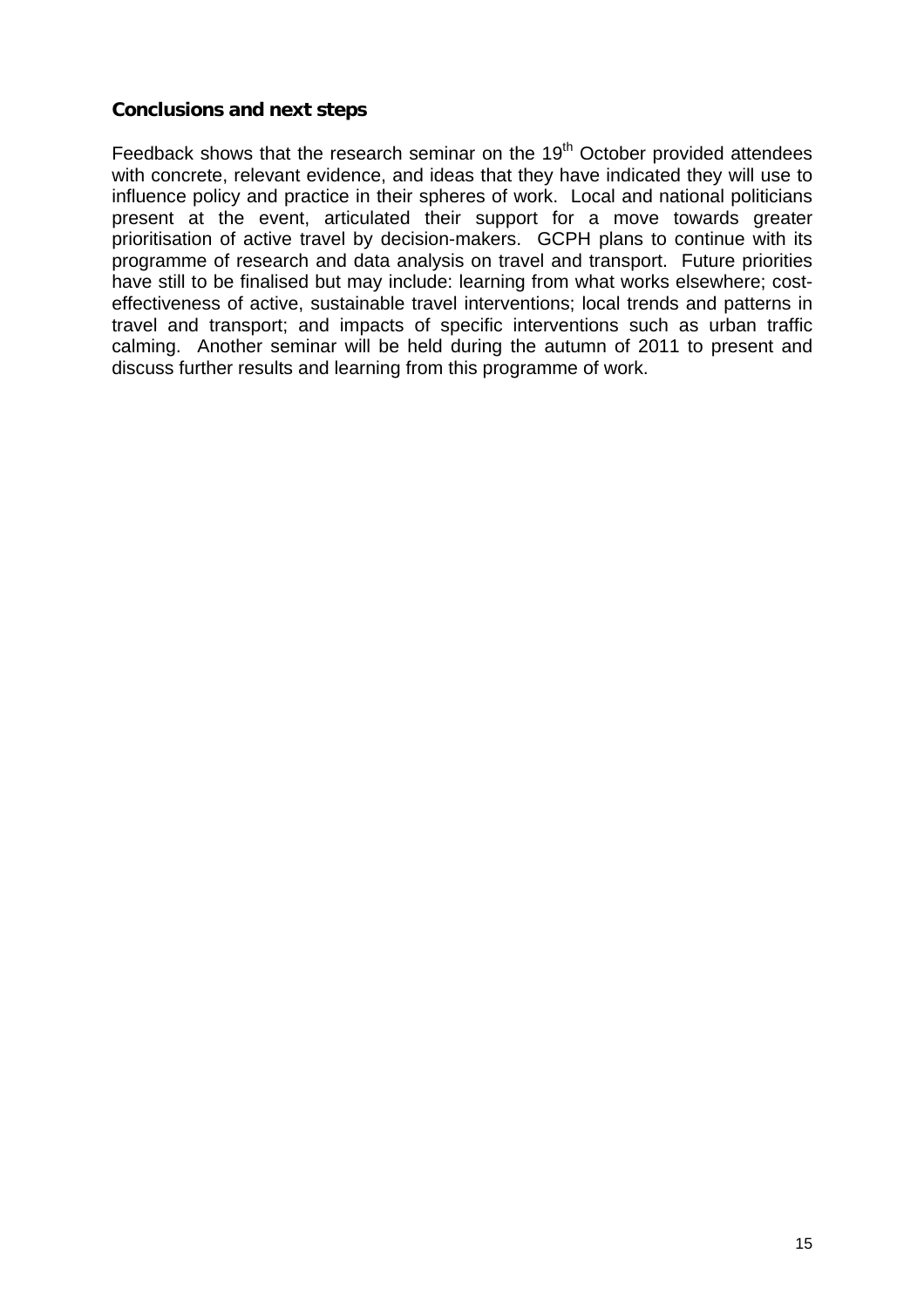

# **Active Travel in a Time of Austerity: a Golden Opportunity? Tuesday 19th October 2010, 9.30am – 1.00pm, Radisson Hotel, Glasgow**

**Programme** 

| $900 - 9.30$                    | Coffee and registration                                                                                                                                                                                             |  |
|---------------------------------|---------------------------------------------------------------------------------------------------------------------------------------------------------------------------------------------------------------------|--|
| $9.30 - 9.40$                   | Introduction<br>Carol Tannahill (Director, Glasgow Centre for Population Health)                                                                                                                                    |  |
| $9.40 - 9.50$<br>$9.50 - 10.00$ | Overview of SPT's vision for active sustainable travel in Glasgow<br>Councillor Jonathan Findlay (Chair, Strathclyde Partnership for Transport)<br>Questions                                                        |  |
| $10.00 - 10.20$                 | Active travel and public health: recent research findings.<br>David Ogilvie (Medical Research Council Epidemiology Unit and Centre for Diet and<br>Activity Research (CEDAR), Cambridge)                            |  |
| $10.20 - 10.30$                 | Questions                                                                                                                                                                                                           |  |
| $10.30 - 10.50$                 | Are we moving in the right direction? Findings from data analyses and policy review<br>Fiona Crawford, Bruce Whyte (Glasgow Centre for Population Health)                                                           |  |
| $10.50 - 11.00$                 | Questions                                                                                                                                                                                                           |  |
| $11.00 - 11.20$                 | Coffee                                                                                                                                                                                                              |  |
| $11.20 - 11.40$                 | Civilising the Streets<br>Jolin Warren (Transform Scotland)                                                                                                                                                         |  |
| $11.40 - 12.50$                 | Discussion and 'Question Time' plenary session<br>Facilitated by Andrew Lyon (International Futures Forum)<br>Panel members: Jonathan Findlay; David Ogilvie; Jolin Warren; Patrick Harvie (MSP);<br>Fiona Crawford |  |
| $12.50 - 1.00$                  | Summing up<br>Carol Tannahill                                                                                                                                                                                       |  |
| 1.00                            | Lunch                                                                                                                                                                                                               |  |

*The Healthy Sustainable Transport programme is a collaborative programme of work facilitated by GCPH, with support from a multi-agency advisory group and sponsorship from the Scottish Government, Strathclyde Partnership for Transport and NHS Greater Glasgow and Clyde*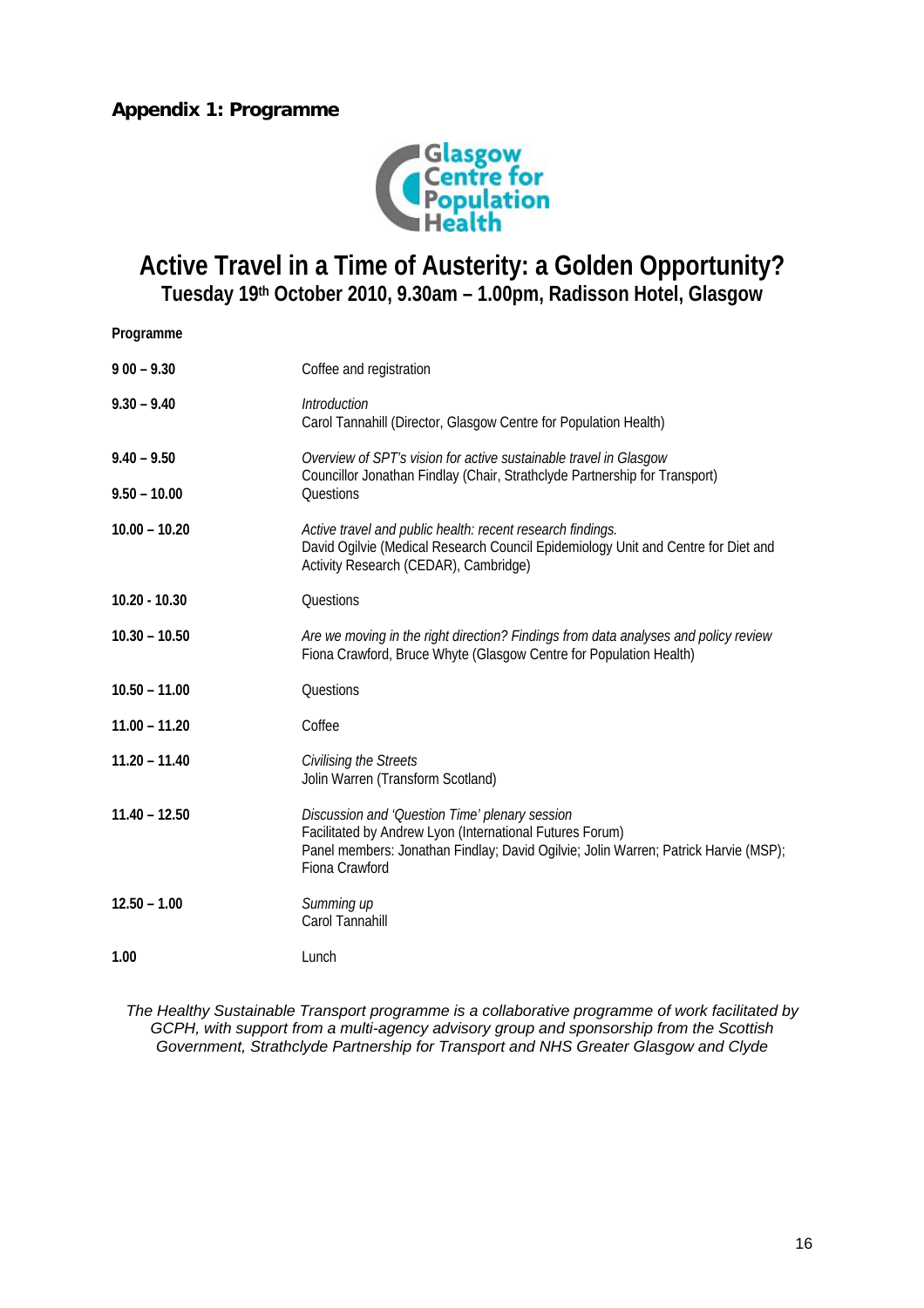

# **Active Travel in a Time of Austerity: a Golden Opportunity? Tuesday 19th October 2010, 9.30am – 1.00pm, Radisson Hotel, Glasgow**

#### **Delegate List**

| First    | Surname          | Organisation                                            |
|----------|------------------|---------------------------------------------------------|
| Norman   | Armstrong        | Free Wheel North                                        |
| Geoff    | Atkins           | Scottish Natural Heritage                               |
| Kenny    | Auld             | Loch Lomond & The Trossachs National Park               |
| Avril    | Blamey           | Avril Blamey & Associates                               |
| Duncan   | <b>Booker</b>    | Glasgow City Council, CEO's Office                      |
| John     | <b>Boyle</b>     | South Lanarkshire Council, Traffic & Transport Services |
| Graham   | <b>Brennan</b>   | University of Strathclyde                               |
| Penny    | <b>Bridger</b>   | <b>NHS Health Scotland</b>                              |
| Lucinda  | <b>Broadbent</b> | Media Co-op                                             |
| Andrew   | <b>Brown</b>     | Glasgow City Council, Land and Environmental Services   |
| Caroline | <b>Brown</b>     | <b>Heriot-Watt University</b>                           |
| Carol    | <b>Brown</b>     | <b>Transport Scotland</b>                               |
| Margaret | Comrie           | Health at Work                                          |
| Karen    | Conaghan         | <b>West Dunbartonshire Council</b>                      |
| Alastair | Corbett          | Glasgow & Clyde Valley Green Network Partnership        |
| MacKay   | Craig, Cllr      | Glasgow City Council, Kelvin City Branch                |
| Fiona    | Crawford         | <b>Glasgow Centre for Population Health</b>             |
| James    | Crawshaw         | Glasgow City Council, Land and Environmental Services   |
| James    | Curran           | GP, Glasgow                                             |
| Michael  | Donnelly         | <b>Glasgow City Council</b>                             |
| Jackie   | Dryburgh         | NHS Greater Glasgow and Clyde                           |
| Matt     | Egan             | MRC CSO Social and Public Health Sciences Unit          |
| Anne     | Ellaway          | MRC CSO Social and Public Health Sciences Unit          |
| Jonathan | Findlay, Cllr    | Strathclyde Passenger Transport                         |
| Sandra   | Frame            | Glasgow City Council, Glasgow Life/Sport                |
| Karen    | Furey            | <b>Transport Scotland</b>                               |
| Jim      | Gibbons          | <b>East Dunbartonshire Council</b>                      |
| Scott    | Gibson           | Renfrewshire Council, Roads & Transport                 |
| Phillip  | Glennie          | Transport Scotland, Smarter Choices, Smarter Places     |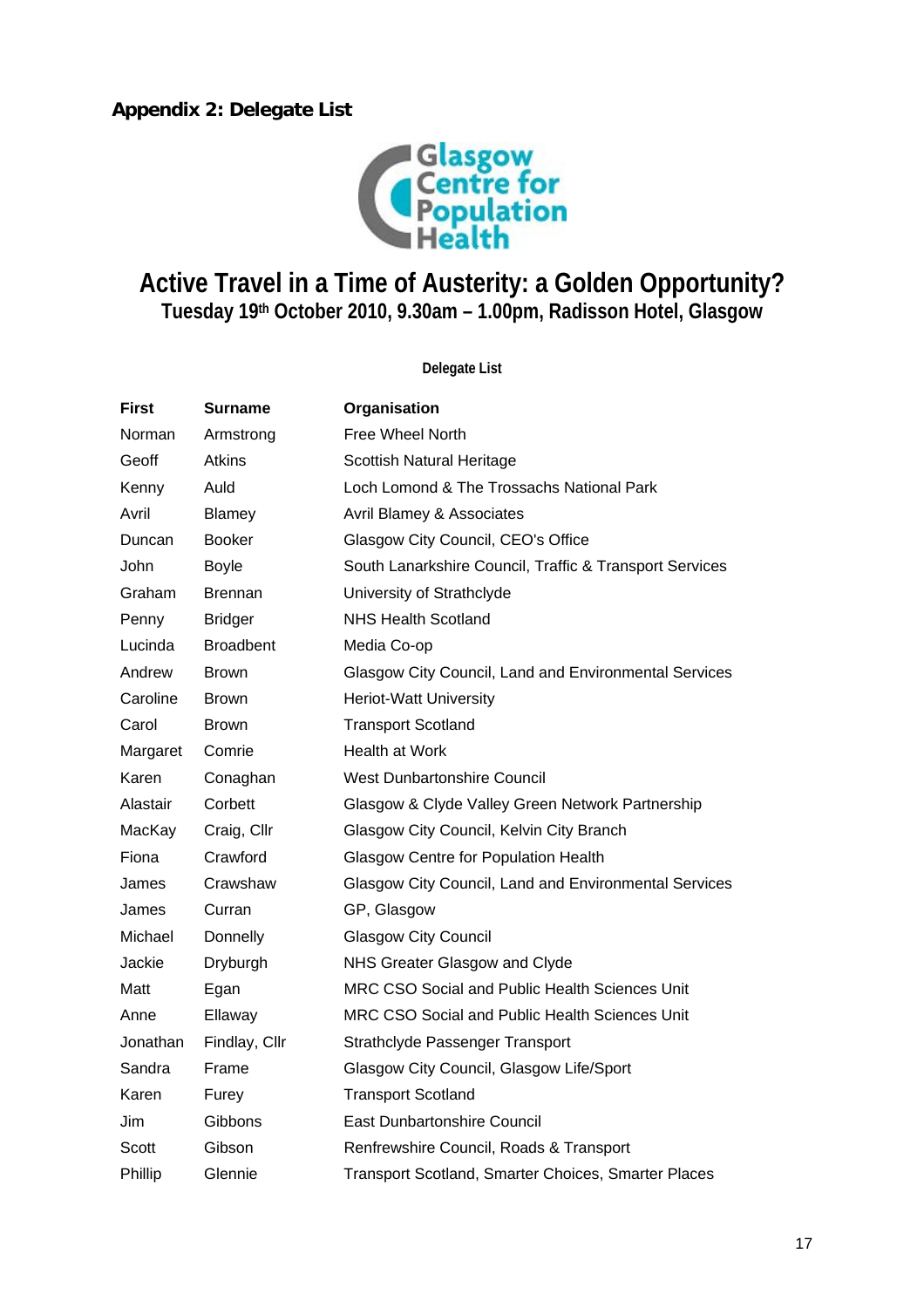| First        | <b>Surname</b>  | Organisation                                                          |
|--------------|-----------------|-----------------------------------------------------------------------|
| Daniel       | Gotts           | Scottish Natural Heritage                                             |
| John         | Grant           | Inverclyde Council                                                    |
| <b>Brian</b> | Grogans         | Glasgow City Council, Glasgow Life                                    |
| Peter        | Hayman          | <b>CTC Scotland</b>                                                   |
| Martin       | Higgins         | <b>NHS Lothian</b>                                                    |
| Sue          | Hilder          | <b>Glasgow City Council</b>                                           |
| Debbie       | <b>Hinds</b>    | <b>Glasgow Caledonian University</b>                                  |
| Dave         | Holladay        | Independent specialist integrated transport                           |
| Mark         | Hudson          | <b>Glasgow City Council, Education Services</b>                       |
| Anthony      | Hughes          | Glasgow City Council, Development and Regeneration<br>Services        |
| Allison      | Hunter, Cllr    | Glasgow City Glasgow, Govan Ward                                      |
| Kevin        | Hutchison       | NHS Inverclyde Community Health Care Partnership                      |
| Rosie        | llet            | <b>Glasgow Centre for Population Health</b>                           |
| Keith        | Irving          | <b>Living Streets Scotland</b>                                        |
| Mark         | Irwin           | <b>Glasgow City Council, Education Services</b>                       |
| Morag        | Jardine         | <b>Glasgow Centre for Population Health</b>                           |
| Russell      | Jones           | Glasgow Centre for Population Health                                  |
| Vittal       | Katikireddi     | MRC Social and Public Health Sciences Unit                            |
| Ruth         | Kendall         | NHS GGC, Public Health Resource Unit                                  |
| Jason        | Kennedy         |                                                                       |
| Mark         | Kiehlmann       | East Dunbartonshire's Cycle Co-operative                              |
| <b>Bruce</b> | Kiloh           | Strathclyde Passenger Transport                                       |
| Louise       | <b>Kirk</b>     | North Ayrshire Council                                                |
| Collin       | Little          | Glasgow City Council, Land and Environmental Services                 |
| Mark         | Livingston      | University of Glasgow, Department of Urban Studies                    |
| Jake         | Lovatt          | Glasgow City Council, Glasgow Life                                    |
| Matt         | Lowther         | NHS Scotland, Evidence for Action Team                                |
| Allan        | MacLean         | Glasgow City Council, Land and Environmental Services                 |
| Patti        | MacLeod         | Glasgow City Council, Development and Regeneration<br><b>Services</b> |
| Alasdair     | Marshall        | <b>Cycling Scotland</b>                                               |
| Eva          | Martinez        | <b>Fife Council</b>                                                   |
| Chloe        | McAdam          | Scottish Physical Activity Research Collaboration<br>(SPARColl)       |
| lan          | <b>McCall</b>   | Paths for All                                                         |
| Heather      | McCann          | North Ayrshire Council, Auchenharvie Academy                          |
| Gerry        | McCartney       | <b>NHS Health Scotland</b>                                            |
| Paul         | <b>McCrorie</b> | <b>Glasgow Caledonian University</b>                                  |
| Jacqui       | McDove          | North Lanarkshire Council                                             |
| David        | McDove          | North Lanarkshire Council, Road Strategy & Safety                     |
| Niall        | McGrogan        | NHS Greater Glasgow and Clyde                                         |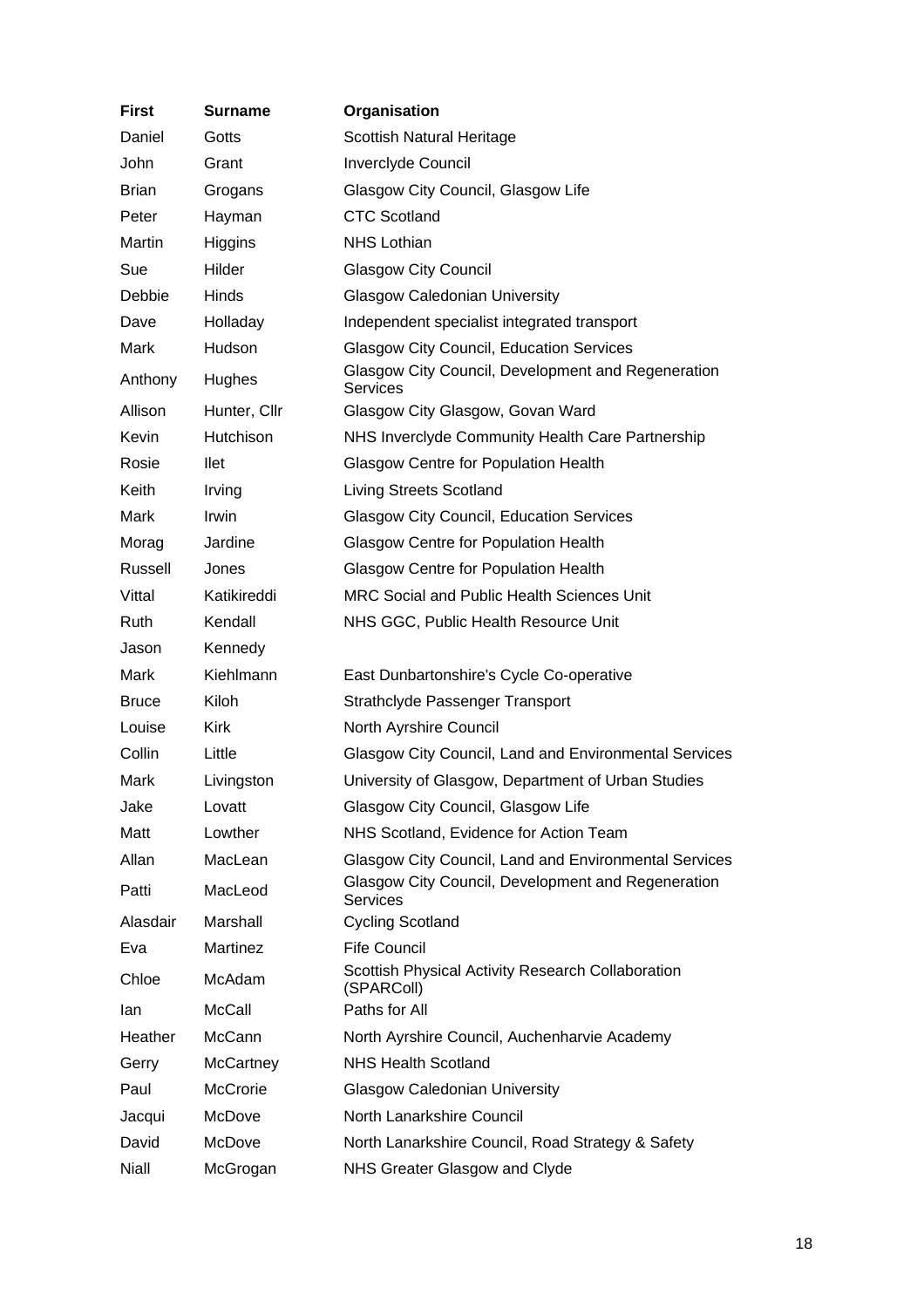| <b>First</b>  | <b>Surname</b> | Organisation                                                             |
|---------------|----------------|--------------------------------------------------------------------------|
| Vincent       | McInally       | Glasgow City Council, Land and Environmental Services                    |
| Laura         | McKenna        | <b>Glasgow Science Centre</b>                                            |
| Fiona         | McKie          | <b>Glasgow Centre for Population Health</b>                              |
| Ruth          | McLaughlin     | <b>Glasgow Centre for Population Health</b>                              |
| Kelda         | McLean         | Glasgow Centre for Population Health                                     |
| David         | McMinn         | University of Strathclyde                                                |
| Wendy         | Mitchell       | South Ayrshire Council                                                   |
| lan           | Monteague      | Family Action in Rogerfield and Easterhouse (FARE)                       |
| John          | Mooney         | Scottish Collaboration for Public Health Research and<br>Policy (SCPHRP) |
| Laura         | <b>Mullen</b>  | West Dunbartonshire Community Health Care Partnership                    |
| Nanette       | Mutrie         | University of Strathclyde                                                |
| David         | Ogilvie        | Medical Research Council Epidemiology Unit                               |
| Susie         | Palmer         | Glasgow City Council, CEO's Office                                       |
| Harvie        | <b>Patrick</b> | MSP, Co-convenor, Scottish Green Party                                   |
| Ruth          | Peebles        | <b>NHS Health Scotland</b>                                               |
| Lorna         | Renwick        | <b>NHS Health Scotland</b>                                               |
| George        | Roberts, Cllr  | Glasgow City Council, Hillhead Ward                                      |
| Mark          | Robinson       | <b>NHS Health Scotland</b>                                               |
| Pete          | Seaman         | <b>Glasgow Centre for Population Health</b>                              |
| Shona         | Seymour        | Strathclyde Passenger Transport                                          |
| Baligh        | Shaar          | Glasgow City Council, Land and Environmental Services                    |
| Damian        | Shannon        | NHS Ayrshire & Arran                                                     |
| Caley         | Slidders       | <b>JMP Consultants</b>                                                   |
| Michelle      | Sloan          | NHS Greater Glasgow and Clyde                                            |
| David         | Smith          | <b>NHS GGC Retired Surgeon</b>                                           |
| Patrick       | Smyth          | <b>Clubnet/Scottish Association for Mental Health</b>                    |
| Susan         | Solomon        | <b>Scottish Government</b>                                               |
| Clare         | <b>Strain</b>  | Strathclyde Passenger Transport                                          |
| <b>Stuart</b> | Tait           | Glasgow & Clyde Valley Strategic Development Planning<br>Authority       |
| Koji          | Takenaka       | Waseda University, Faculty of Human Sciences, Japan                      |
| Liz           | Thomas         | Impart                                                                   |
| Jane          | Thompson       | Glasgow City Council, Chief Executive's Department                       |
| Irene         | Thorburn       | North Lanarkshire Council                                                |
| Gary          | Todd           | Edinburgh City Council, Strategic Planning                               |
| Kirsteen      | Torrance       | East Renfrewshire Council, St Luke's Cluster                             |
| lan           | <b>Travers</b> | <b>Renfrewshire Council</b>                                              |
| Vicky         | Trim           | Forestry Commission, South Lanarkshire Schools                           |
| James         | Trolland       | Spae Consulting                                                          |
| Lorraine      | Tulloch        | Transport Scotland, Good Places, Better Health                           |